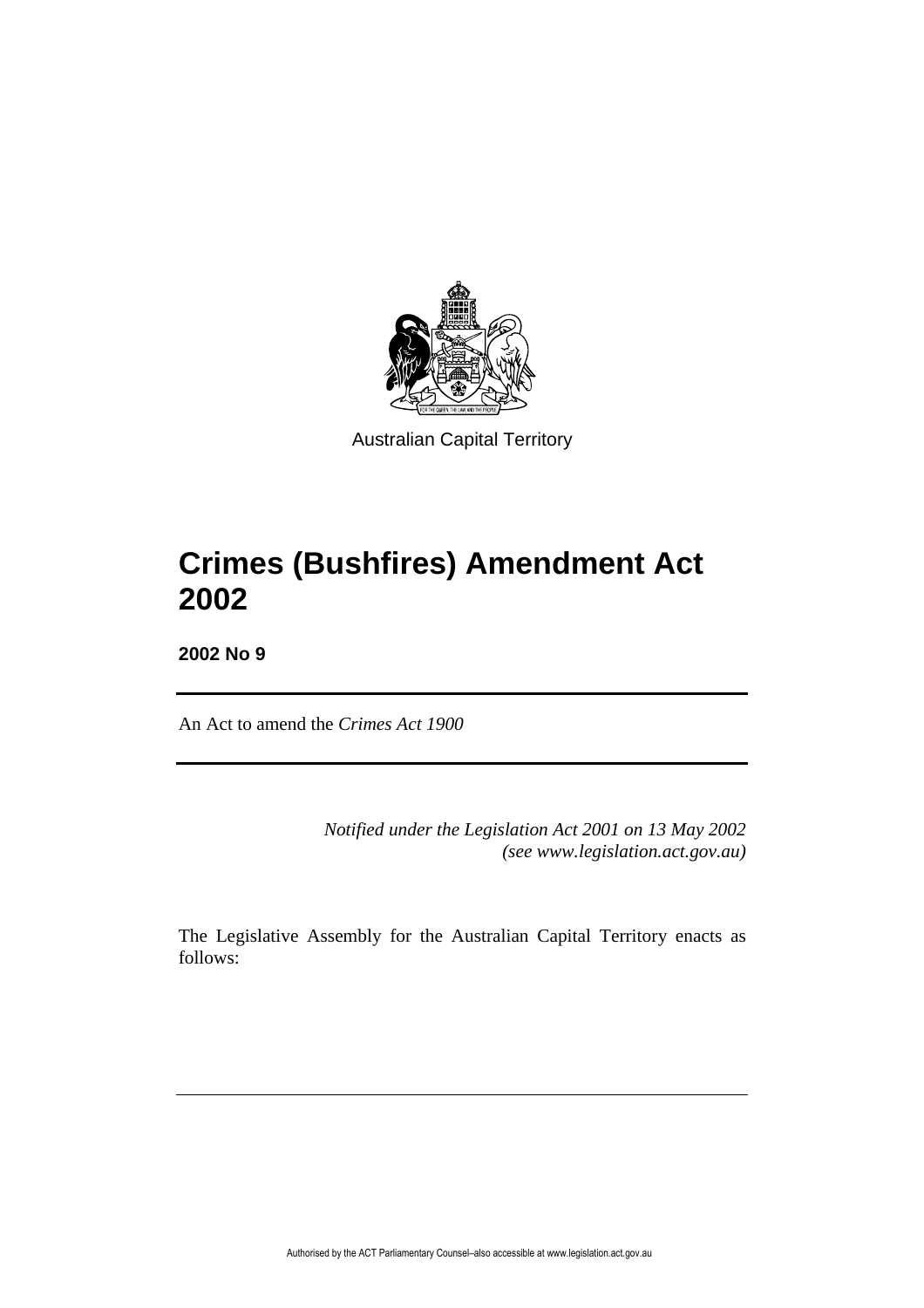Section 1

### **1 Name of Act**

This Act is the *Crimes (Bushfires) Amendment Act 2002*.

## **2 Commencement**

This Act commences on the day after its notification day.

*Note* The naming and commencement provisions automatically commence on the notification day (see *Legislation Act 2001*, s 75).

#### **3 Act amended**

This Act amends the *Crimes Act 1900*.

# **4 Interpretation Section 115 (5) and (6)**

*omit*

For the purposes of this division,

*substitute*

For section 116 (Destroying or damaging property) and section 117 (Arson),

# **5 New section 118A**

*insert*

### **118A Causing bushfires**

(1) A person commits an offence if the person—

- (a) intentionally or recklessly causes a fire; and
- (b) is reckless about the spread of the fire to vegetation on property belonging to someone else.

Maximum penalty: imprisonment for 15 years.

page 2 Crimes (Bushfires) Amendment Act 2002 2002 10 2002 No 9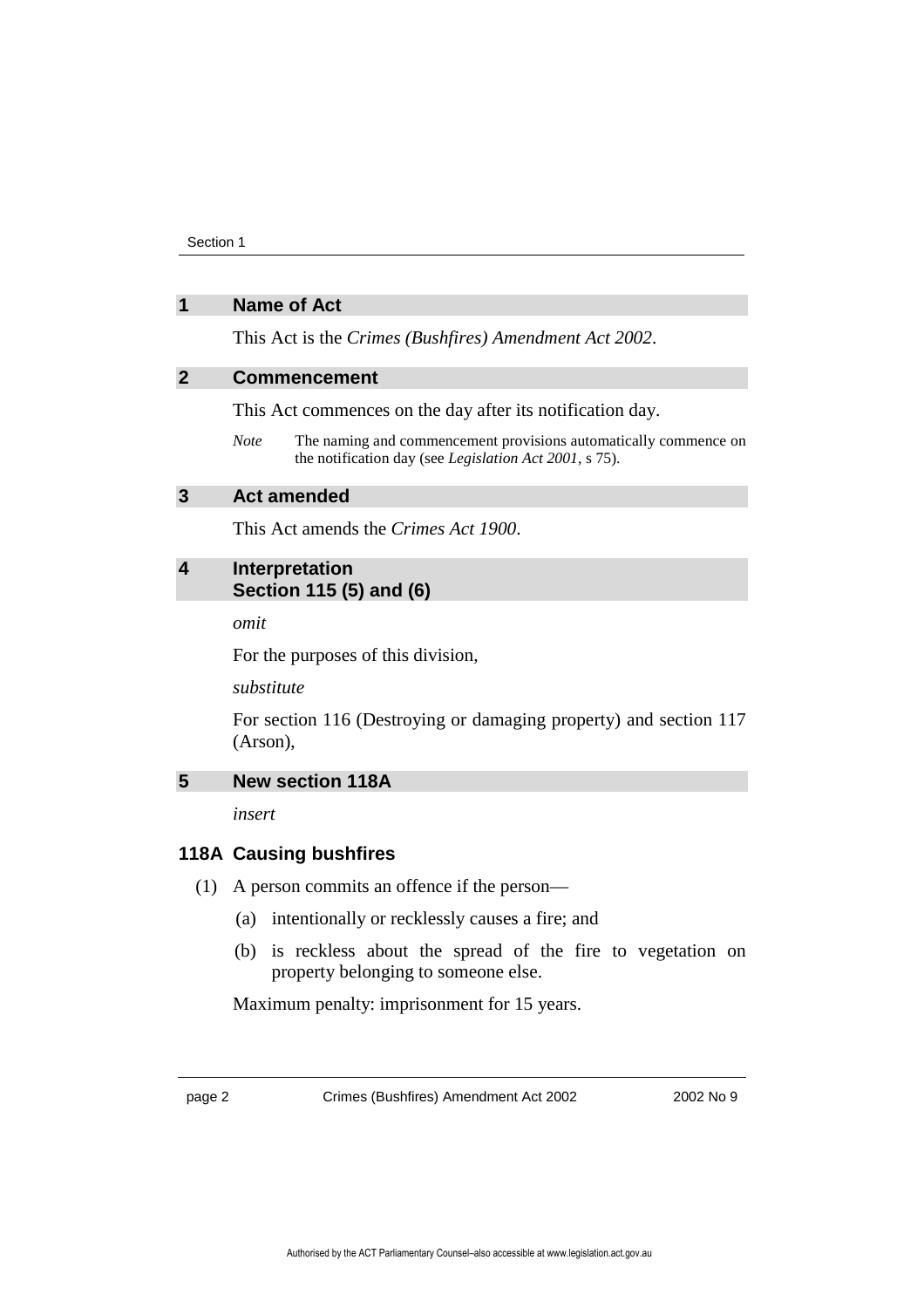- (2) A person (*person A*) is not criminally responsible for an offence against this section in relation to the spread of a fire to vegetation on property (*the relevant property*) belonging to someone else if, when person A caused the fire—
	- (a) the person entitled to consent to the risk of fire spreading to the relevant property had consented; or
	- (b) person A believed that the person entitled to consent, or the person that person A believed was entitled to consent—
		- (i) had consented; or
		- (ii) would have consented if the person had known about the risk of fire spreading to the relevant property.
- (3) In this section:

*causes* a fire—a person *causes* a fire if the person does any of the following:

- (a) lights a fire;
- (b) maintains a fire;
- (c) fails to contain or extinguish a fire that was lit by the person if it is not beyond the person's capacity to contain or extinguish it.

*spread*, of a fire, means spread of the fire beyond the capacity of the person who caused the fire to contain or extinguish it.

- (4) The *Criminal Code 2001* applies to an offence against this section, even if the Code is not otherwise in force.
	- *Note* The Criminal Code, ch 2 sets out the general principles of criminal responsibility.